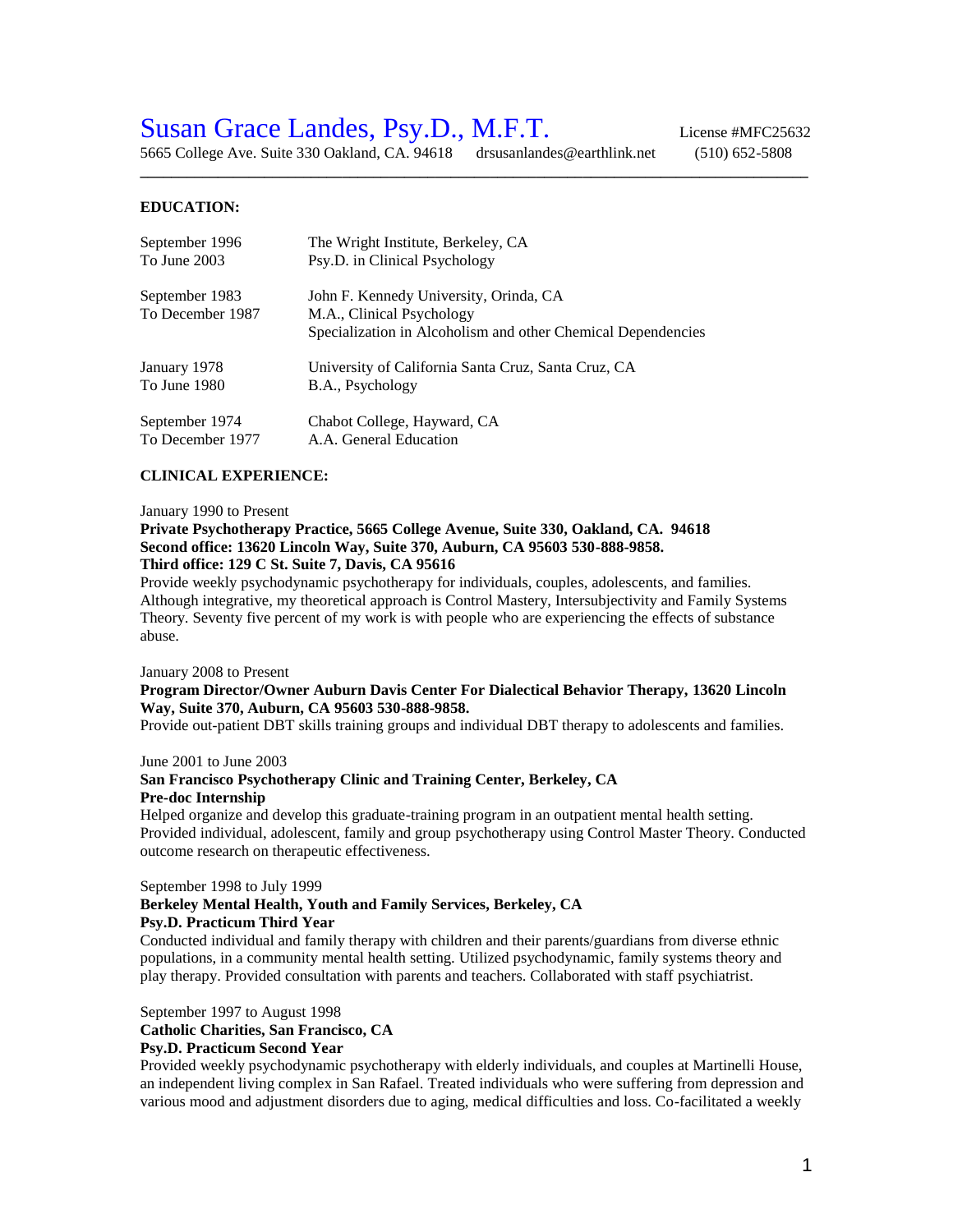#### support/social group.

October 1984 to June 1985 **John F. Kennedy Community Counseling Center, Concord, CA. Marriage and Family Therapist Trainee** Provided individual psychotherapy to a caseload of four clients in an out patient community-counseling center.

## **CONSULTATION AND SUPERVISORY EXPERIENCE:**

March 2007 to Present **Aegis Medical Systems Regional Clinical Director**

Aegis Medical Systems is a large agency that has 26 programs throughout the state of California providing substance abuse treatment and opiate replacement therapy to the opiate addicted adult population. As Regional Clinical Director I provide recruitment, clinical training and supervision to Psy.D. practicum, and M.F.T. trainees/interns. I also conduct clinical training and supervision for two to eight paid staff at two programs. Additionally, I provide consultation to program directors on program development and design.

### October 1999 to July 2005 **Horizon Services Incorporated Clinical Services Director**

Horizon Services is a non-profit agency providing substance abuse prevention and treatment services to a multicultural, diverse population of youth and adults. Provided recruitment, clinical training and supervision to eight Psy.D.practicum, and M.F.T. trainees/interns. Conduct clinical training and supervision for fifteen to twenty paid staff at six programs. Participated in management meetings and provided consultation to program directors on program development and design. Worked on a development team in conjunction with San Mateo County to develop two out-patient substance abuse treatment programs in two homeless shelters. Ultimately became the program director of the two programs.

## September 1997 to August 1998 **Catholic Charities, San Francisco, CA Psy.D. Practicum Second Year**

Provided clinical supervision to line staff at Guerrero House a 25-bed transition house for homeless youth. Also provided consultation on program design and development to the Program Director.

#### October 1993 to September 1996

#### **Thunder Road Adolescent Treatment Program, Oakland, CA. Clinical Supervisor**

Thunder Road is a fifty-bed residential substance abuse treatment program for youth. Provided recruitment, training, and supervision of up to eight M.F.T. trainees and interns.

#### August 1991 to October 1993

#### **Thunder Road Adolescent Treatment Center, Oakland, CA. Program Director**

Managed the residential program and provided clinical supervision and training to counseling staff of thirty. Facilitated the treatment of up to fifty adolescents including treatment planning. Attended and participated in management meetings that were instrumental in the operation of the treatment program.

#### September 1990 to August 1991

## **Thunder Road Adolescent Treatment Center, Oakland, CA.**

## **Family Therapist Coordinator**

Coordinated the Family Therapy component of the treatment program, provided training and supervision for Primary Counselors facilitating family groups, managed two, six-week lecture series, and provided individual family therapy, as needed. Also coordinated and supervised the intern training program.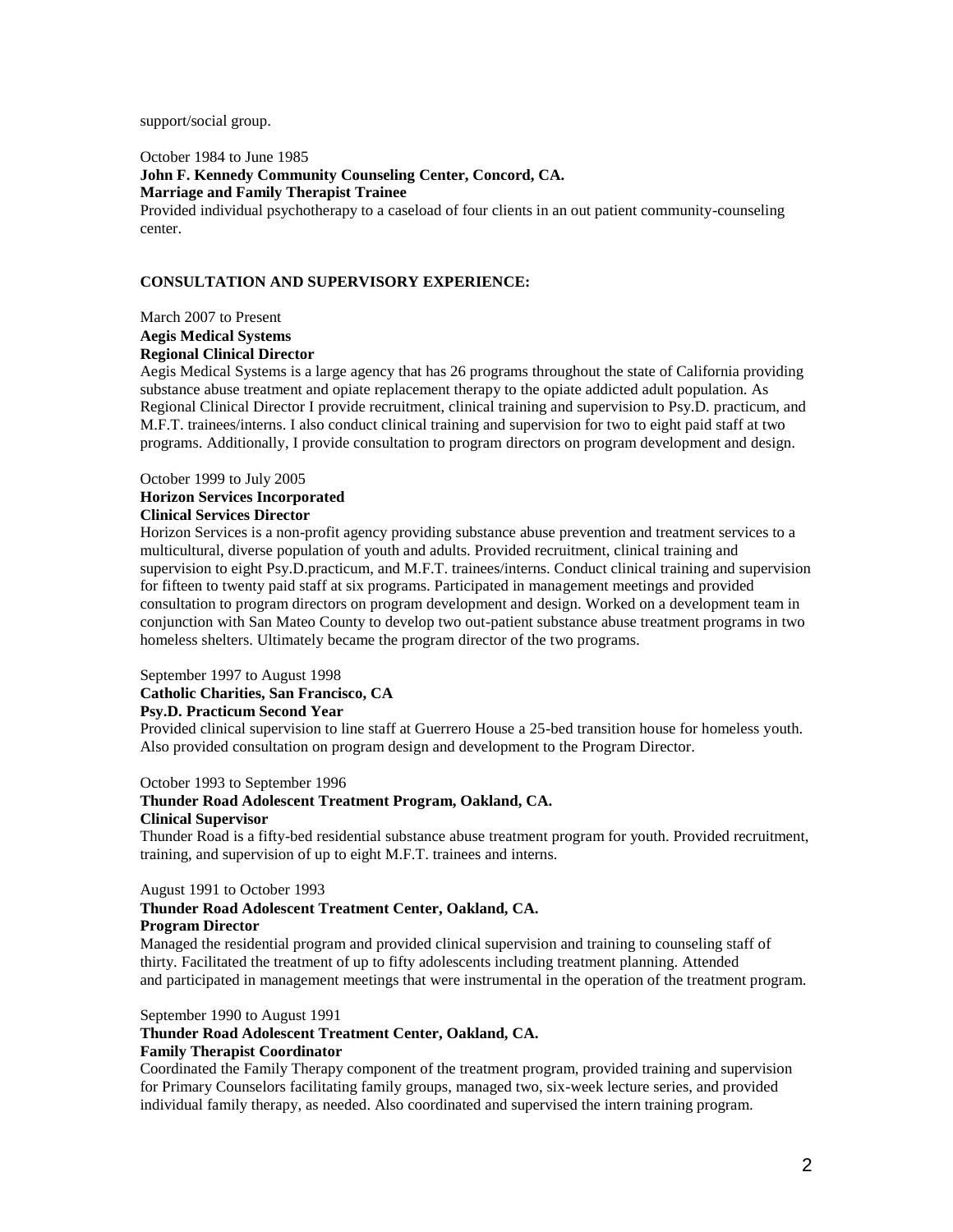#### January 1987 to September 1990 **Thunder Road Adolescent Treatment Center, Oakland, CA. Team Leader/Primary Counselor**

Provided counseling and case management for a caseload of up to five substance abusing adolescents and their families. Facilitated a variety of groups including Multi-family, Confrontation, and Therapy groups. Gave lectures on topics related to recovery, including 12-steps, Family Roles, Disease Model of Addiction. As Team Leader, provided supervision, support, and acted as a liaison with upper management for frontline staff's problems and concerns. Other duties included twice weekly shift supervisor, over-seeing the smooth flow of the unit, troubleshooting and responsibility for crisis management.

## **OTHER CLINICAL EXPERIENCE**

December 1988 to April 1990 **Occupational Health Services, Oakland, CA. Group Counselor**

Facilitated groups for mostly adult male multiple offender drunk drivers. Provided drug and alcohol education, supportive/motivational counseling and monitoring of 12 step meetings and/or Antabuse.

October 1985 to January 1987 **McDowell Youth Homes, Inc., Aptos, CA. Group Home Counselor** Provided supervision, discipline, and counseling for six severely emotionally disturbed adolescent boys.

## **RESEARCH EXPERIENCE**

#### **Dissertation Topic**

.

**"The Development of a Graduate Training Program in Substance Abuse and Dual Diagnosis."** Developed and implemented a training program for doctoral students in the treatment of substance abuse/dependence and dual diagnosis. Research has shown that training in substance abuse has not been valued in the majority of professional psychology graduate schools across the country. This dissertation confirmed how psychology students benefit from substance abuse training, can bring valuable skills to programs in the area of dual diagnosis treatment and ultimately improve the quality of treatment to clients.

#### **TEACHING EXPERIENCE**

**Sacramento State University, Psychology Department 2008- 2010** Substance Abuse Assessment and Treatment. Couples Therapy, Human Sexuality and Domestic Violence **Alliant International University, Sacramento 2011, 2012** Introduction to Trauma Theory Foundations of Psychotherapy

#### **VOLUNTEER EXPERIENCE**

January 1988 to January 1989 **Bishop O'Dowd High School, Oakland, CA. Group Counselor** Facilitated a teen support group for adolescents exploring their relationship with drug and alcohol use.